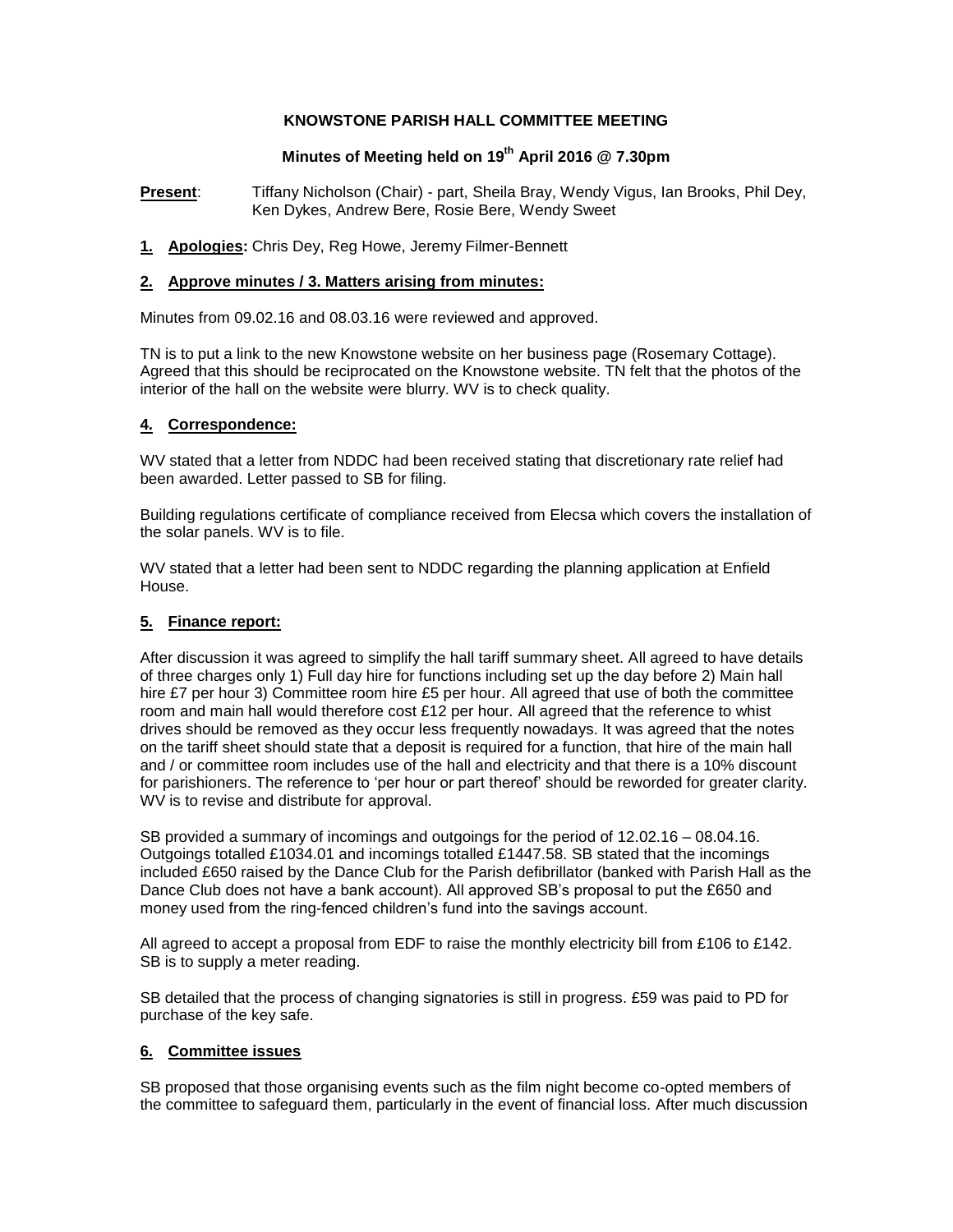it was agreed that the film night is being run on behalf of the Parish Hall therefore the Parish Hall would cover any losses. There was some feeling that this rule should apply to all non-committee members running events to raise funds for the Parish Hall. Generally it was not felt that those helping organising events such as the film night should become co-opted committee members.

*NB: Subsequent discussion post the meeting suggests that this issue needs to be on the next agenda for full committee approval.* 

The committee member contact list had minor changes. CD and TN are to be shown as the Garden Club representatives. JFB is to be added to the list. WV is to amend and recirculate.

The job descriptions for the individual committee roles were approved without amends. KD suggested that the role of publicity officer be shared between himself and WV. Thanks were given to WV for devising the job descriptions.

## **7. Hall facilities / equipment**

PD stated that the key safe has been installed. KD is to source a door key either from Cathy Gregory or John Stanbury and is to have a new cupboard key cut. PD is to retain all paperwork and will change the keycode on a monthly basis.

Issue of disabled toilets is to be added to the next agenda.

KD noted that the inventory has been updated following a donation of glasses from RH. Thanks were given to Reg and Copper Howe for their donation.

## **8. Hall maintenance**

WV stated that the hall window has been replaced. KD noted that the sliding slate on the roof needs to be secured. TN to talk to John Locke. KD is to approach Mrs S Thompson to see if she is fit enough to resume cleaning the hall.

## **9. Hall activities / fundraising**

KD outlined the new bookings as 5<sup>th</sup> May Police Commissioners Election, 23<sup>rd</sup> June EU referendum, 1<sup>st</sup> July Children's Party, 2<sup>nd</sup> July PAWS event. 20<sup>th</sup> July Devon Doctors, 22<sup>nd</sup> July quiz night (not in aid of Hall).

KD is to remind the Garden Club to book the hall before advertising events.

WV outlined that after the April film night there is likely to be a break until November.

TN outlined a proposal to hold a Spring Fling dance on  $14<sup>th</sup>$  May in aid of the hall. TN is to provide more details.

Details for Hobby Horse race night on  $18<sup>th</sup>$  June were discussed. WV is to organise a license for the bar. WS and TN offered help with the bar if KD is away on holiday. Agreed on £2 entry and £1 for under 16's, to relocate the bar / finish line, to suggest people wear hats given it is Ascot week and to delete the children's race. KD is to advertise event in local press. WV is to source help with tote.

WV detailed that JFB is still pursuing the idea of a wine tasting evening and will feedback at the next meeting. All other fundraising ideas are also to be revisited.